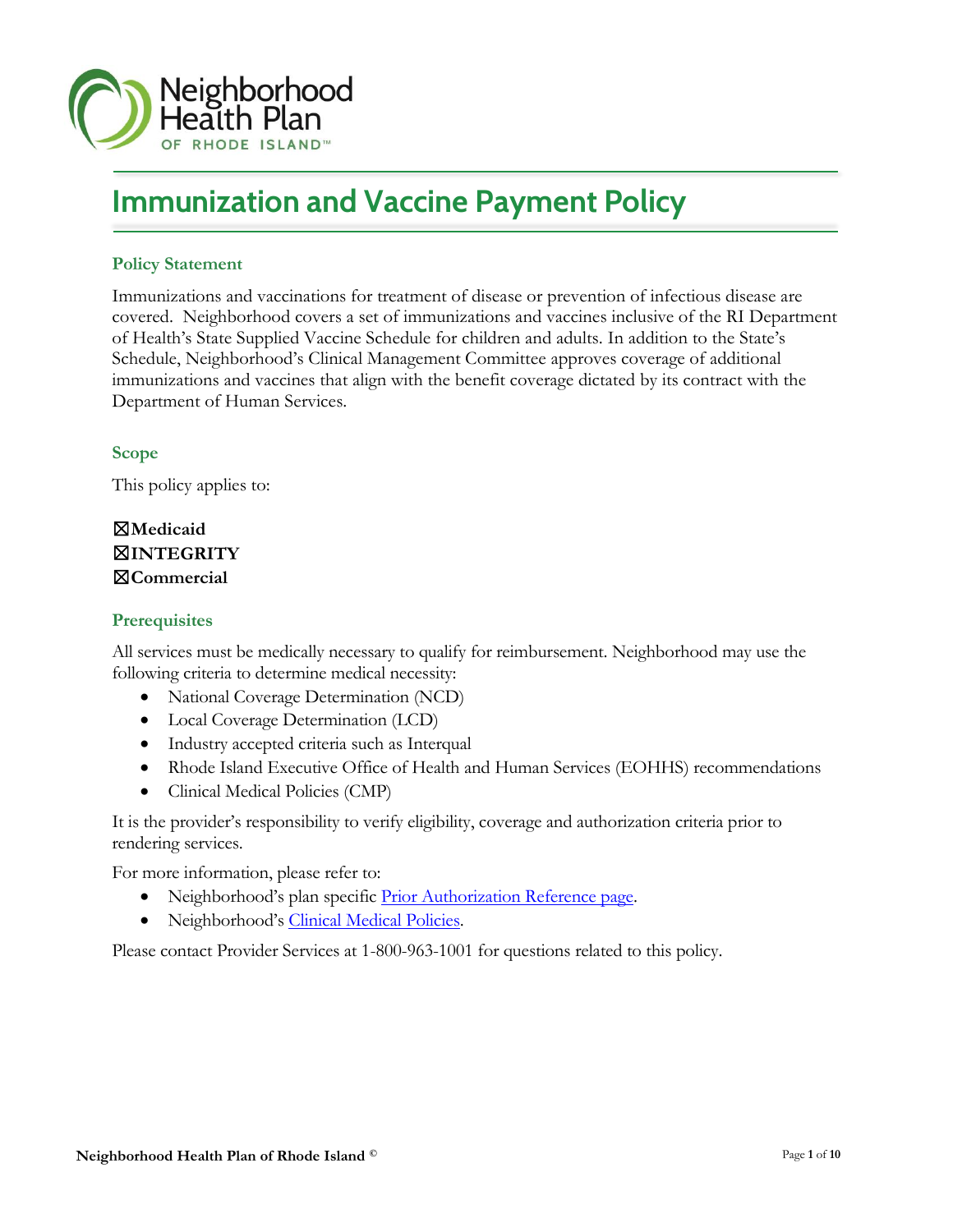

#### **Reimbursement Requirements**

# **Medicaid**

# **Coverage Includes:**

State supplied vaccines are provided by the Department of Health (DOH) at no cost to providers and practitioners; therefore, there is no reimbursement for the actual state supplied vaccines; although administration is covered.

Administration charges for all Centers for Disease Control (CDC) approved flu vaccines are covered regardless of whether the vaccine is state supplied or not. This only applies to the administration of these vaccines. Neighborhood will not reimburse providers for the vaccine charge.

Please refer to the RI DOH and CDC websites for a list of all current state supplied and CDC approved vaccines.

Immunizations and vaccines and/or their administrations are generally only covered when administered by member's PCP or covering practitioner with the exception of the following vaccines: Flu, Rabies, Diphtheria, Tetanus, Pertussis, COVID.

Please note: a PCP may be located at a physician's office, a hospital outpatient department, or a community health center. School based health centers are treated as PCP sites for the purposes of immunization and vaccine administration.

**The below table represents vaccines that may be covered and reimbursed by Neighborhood for ages outside of the RI DOH schedule.**

| Procedure/Description |                                                       |
|-----------------------|-------------------------------------------------------|
| 90620                 | MENINGOCOCCAL (Serogroup B) 2 DOSE, IM                |
| 90621                 | MENINGOCOCCAL (Serogroup B) 3 DOSE, IM                |
| 90636                 | HEP A/HEP B VACCINE ADULT IM                          |
| 90681                 | ROTAVIRUS, LIVE, 2 DOSE ORAL                          |
| 90710                 | MMRV, LIVE, SUBCU                                     |
| 90713                 | POLIOVIRUS, INACTIVE, SUBCU OR IM                     |
| 90733                 | MENINGOCOCCAL POLYSACCHARIDE, SEROGROUPS A,C,Y,W-135, |
|                       | QUAD, SUBCU                                           |
| 90736                 | ZOSTER (SHINGLES) LIVE, SUBCU                         |
| 90740                 | HEPB VACC, ILL PAT 3 DOSE IM                          |
| 90750                 | ZOSTER (shingles) VACC, IM                            |
| 90675                 | RABIES VACCINE, IM                                    |
| 90676                 | RABIES VACCINE, ID                                    |

#### **Inclusion of a code in this list does not guarantee it will be reimbursed.**

#### **Coverage Limitations:**

• Shingles Vaccines is limited to two (2) per lifetime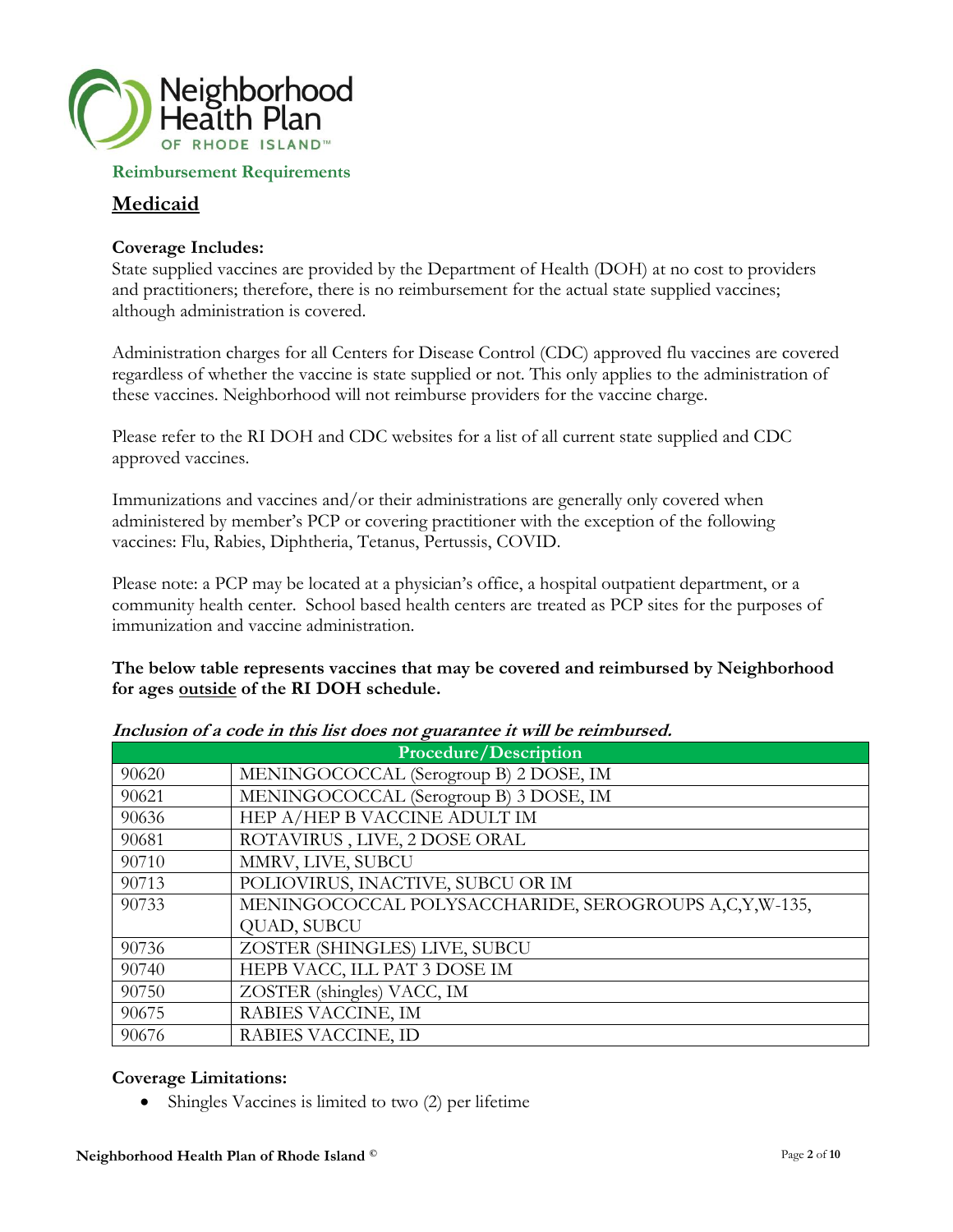

- HPV is limited to three (3) per lifetime
- Up to fifteen (15) administrations are reimbursable per day
- EFP Members are covered for state-supplied vaccines and immunizations and the corresponding administrations as part of their limited benefit package. All other vaccines/administration charges are non-covered.

#### **Exclusions:**

Vaccines and immunizations for travel are not covered.

# **INTEGRITY**

#### **Coverage Includes:**

State supplied vaccines are provided by the Department of Health (DOH) at no cost to providers and practitioners; therefore, there is no reimbursement for the actual state supplied vaccines; although administration is covered.

Administration charges for all Centers for Disease Control (CDC) approved flu vaccines are covered regardless of whether the vaccine is state supplied or not. This only applies to the administration of these vaccines. Neighborhood will not reimburse providers for the vaccine charge.

Please refer to the RI DOH and CDC websites for a list of all current state supplied and CDC approved vaccines.

Immunizations and vaccines and/or their administrations are covered when administered by **Any** Provider. Please note, a provider may be located at a physician's office, a hospital outpatient department, or a community health center.

**The below table represents vaccines that may be covered and reimbursed by Neighborhood for ages outside of the RI DOH schedule.** 

#### **Inclusion of a code in this list does not guarantee it will be reimbursed.**

| <b>Procedure/Description</b> |                                              |
|------------------------------|----------------------------------------------|
| 90620                        | MENINGOCOCCAL (Serogroup B) 2 DOSE, IM       |
| 90621                        | MENINGOCOCCAL (Serogroup B) 3 DOSE, IM       |
| 90636                        | HEP A/HEP B VACCINE ADULT IM                 |
| 90656                        | FLU VACCINE, TRI, PRSV FREE, 4 YEARS & >, IM |
| 90662                        | FLU VACC, PRSV FREE INC ANTIG, IM            |
| 90675                        | RABIES VACCINE, IM                           |
| 90676                        | RABIES VACCINE, ID                           |
| 90689                        | FLU VACCINE, QUAD IIV4, IM                   |
| 90670                        | PNEUMOCOCCAL VACC, PCV13, IM                 |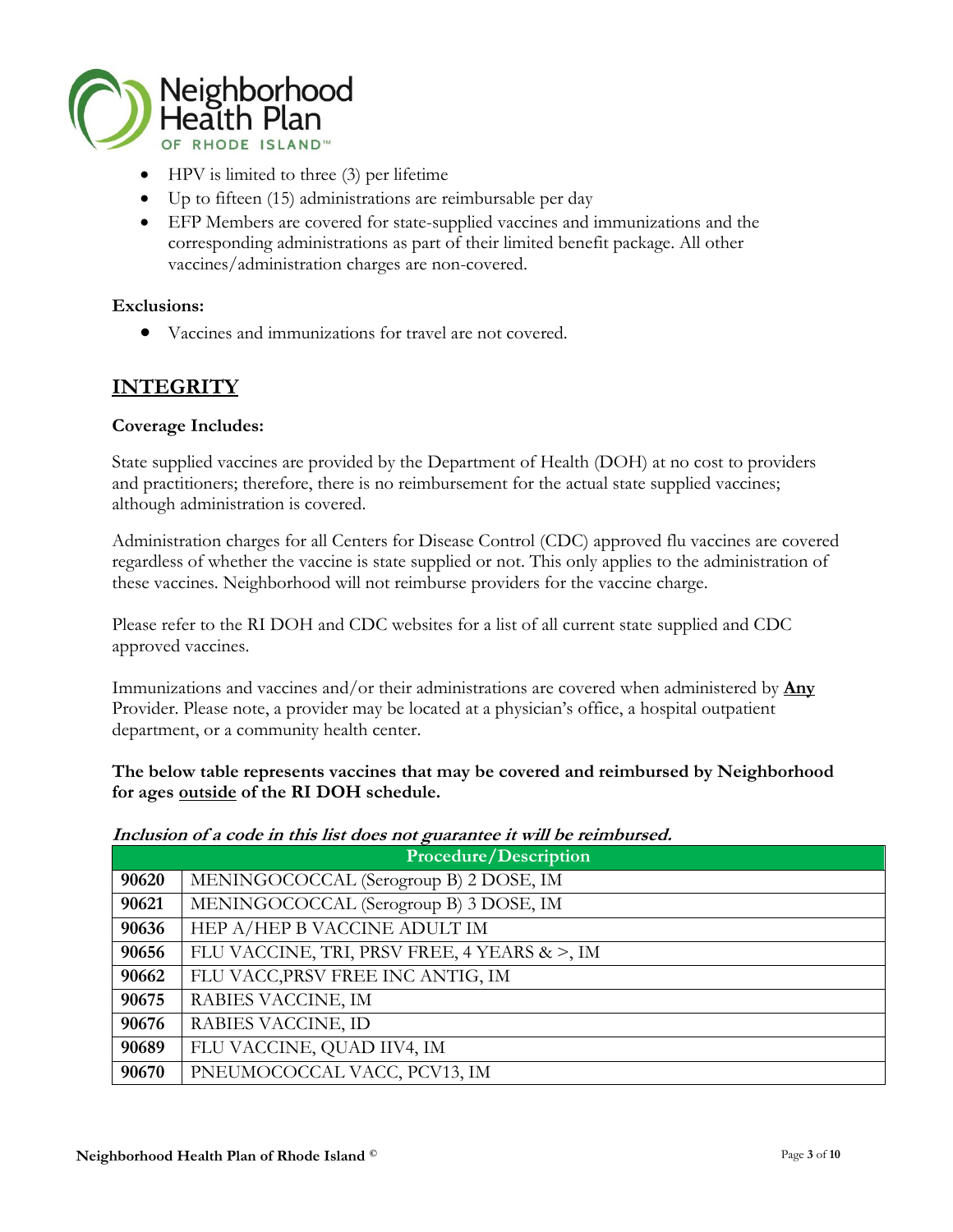

| 90732 | PNEUMOCOCCAL POLYSACCHARIDE, 23 VALENT, ILL PAT, > 2 YEARS, SUBCU, |
|-------|--------------------------------------------------------------------|
|       | ΙM                                                                 |
| 90733 | MENINGOCOCCAL POLYSACCHARIDE, SUBCU                                |
| 90736 | ZOSTER VACC; SC                                                    |
| 90740 | HEP B, ILL PAT, 3 DOSE, IM                                         |
| 90750 | ZOSTER (shingles) VACC, IM                                         |
| Q2035 | FLU VACCINE, SPLIT, 3 & >, IM (AFLURIA)                            |

#### **Coverage Limitations:**

- Shingles Vaccines is limited to two (2) per lifetime.
- HPV is limited to three (3) per lifetime.
- Up to fifteen (15) administrations are reimbursable per day

#### **Exclusions:**

Vaccines and immunizations for travel are not covered.

# **Commercial**

#### **Coverage Includes:**

State-supplied vaccines are provided by the Department of Health (DOH) at no cost to providers and practitioners; therefore, there is no reimbursement for the actual state supplied vaccines; although administration is covered.

Administration charges for all Centers for Disease Control (CDC) approved flu vaccines are covered regardless of whether the vaccine is state supplied or not. This only applies to the administration of these vaccines. Neighborhood will not reimburse providers for the vaccine charge

Please refer to the RI DOH and CDC websites for a list of all current state supplied and CDC approved vaccines.

Immunizations and vaccines and/or their administrations are generally only covered when administered by member's PCP or covering practitioner with the exception of the following vaccines: Flu, Rabies, Diphtheria, Tetanus, Pertussis, COVID.

Please note: a PCP may be located at a physician's office, a hospital outpatient department, or a community health center. School based health centers are treated as PCP sites for the purposes of immunization and vaccine administration.

# **The below table represents vaccines that may be covered and reimbursed by Neighborhood for ages outside of the RI DOH schedule.**

**Inclusion of a code in this list does not guarantee it will be reimbursed.**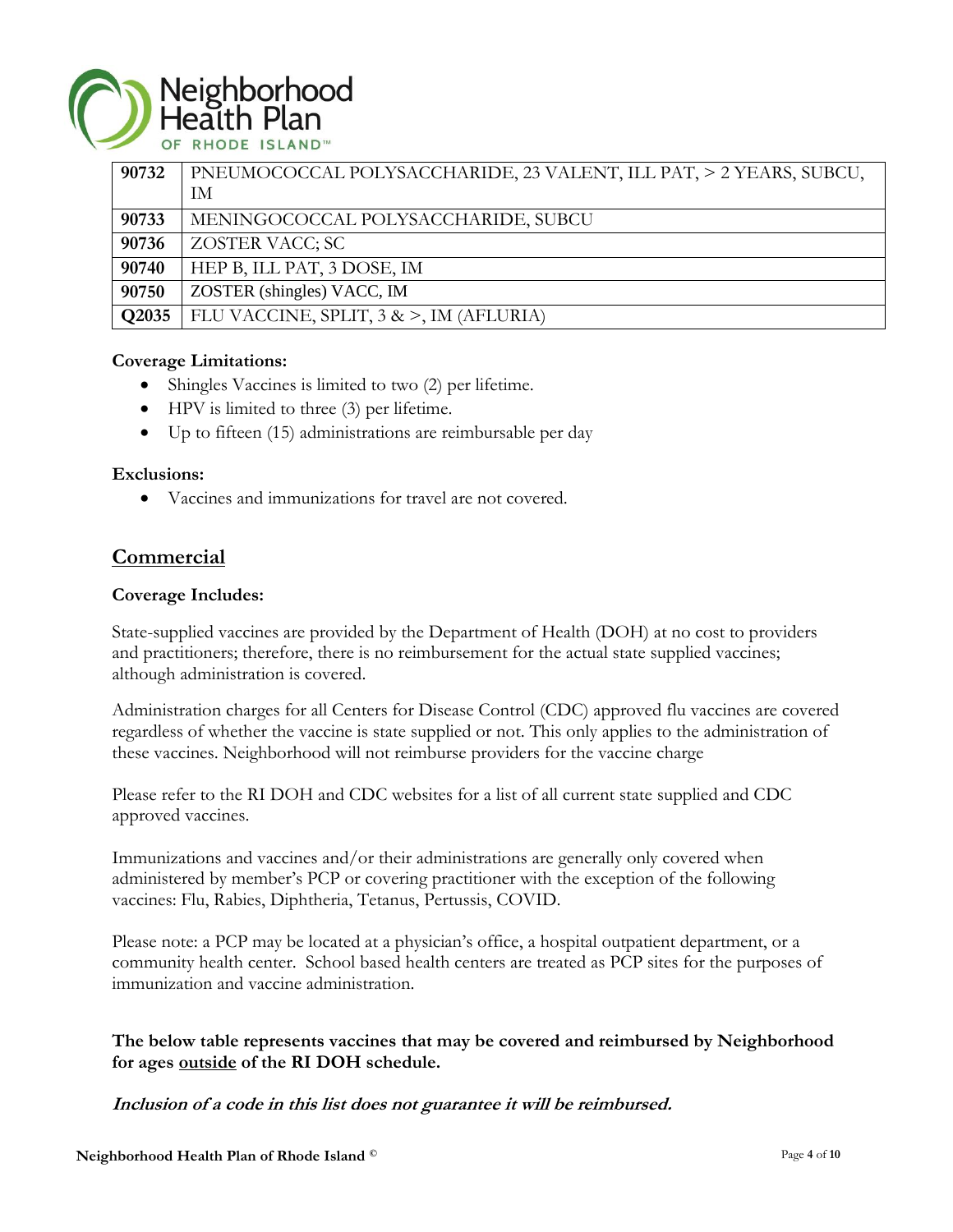

|       | Procedure/Description                                                       |
|-------|-----------------------------------------------------------------------------|
| 90620 | MENINGOCOCCAL (Serogroup B) 2 DOSE, IM                                      |
| 90621 | MENINGOCOCCAL (Serogroup B) 3 DOSE, IM                                      |
| 90636 | HEP A/HEP B VACCINE ADULT IM                                                |
| 90681 | ROTAVIRUS, LIVE, 2 DOSE ORAL                                                |
| 90710 | MMRV, LIVE, SUBCU                                                           |
| 90713 | POLIOVIRUS, INACTIVE, SUBCU OR IM                                           |
| 90733 | MENINGOCOCCAL POLYSACCHARIDE, SEROGROUPS A,C,Y,W-135, QUAD,<br><b>SUBCU</b> |
| 90736 | ZOSTER (SHINGLES) LIVE, SUBCU                                               |
| 90740 | HEPB VACC, ILL PAT 3 DOSE IM                                                |
| 90750 | ZOSTER (shingles) VACC, IM                                                  |
| 90675 | RABIES VACCINE, IM                                                          |
| 90676 | RABIES VACCINE, ID                                                          |

| <b>Covered Travel Immunizations (All Ages)</b> |                                                                                     |
|------------------------------------------------|-------------------------------------------------------------------------------------|
| Procedure/Description                          |                                                                                     |
| 90585                                          | Bacillus Calmette-Guerin vaccine (BCG) for tuberculosis, live, for percutaneous use |
| 90690                                          | Typhoid vaccine, live, oral                                                         |
| 90691                                          | Typhoid vaccine, Vi capsular polysaccharide (ViCPs), for intramuscular use          |
| 90717                                          | Yellow fever vaccine, live, for subcutaneous use                                    |
| 90738                                          | Japanese encephalitis virus vaccine, inactivated, for intramuscular use             |

# **Coverage Limitations:**

- Shingles Vaccines is limited to two (2) per lifetime.
- HPV is limited to three (3) per lifetime.
- Up to fifteen (15) administrations are reimbursable per day.

# **COVID**

# **Reimbursement Requirements**

This policy applies to U.S. Food and Drug Administration (FDA) approved and U.S. Centers for Disease Control (CDC) recommended COVID-19 vaccines and coverage of administration of those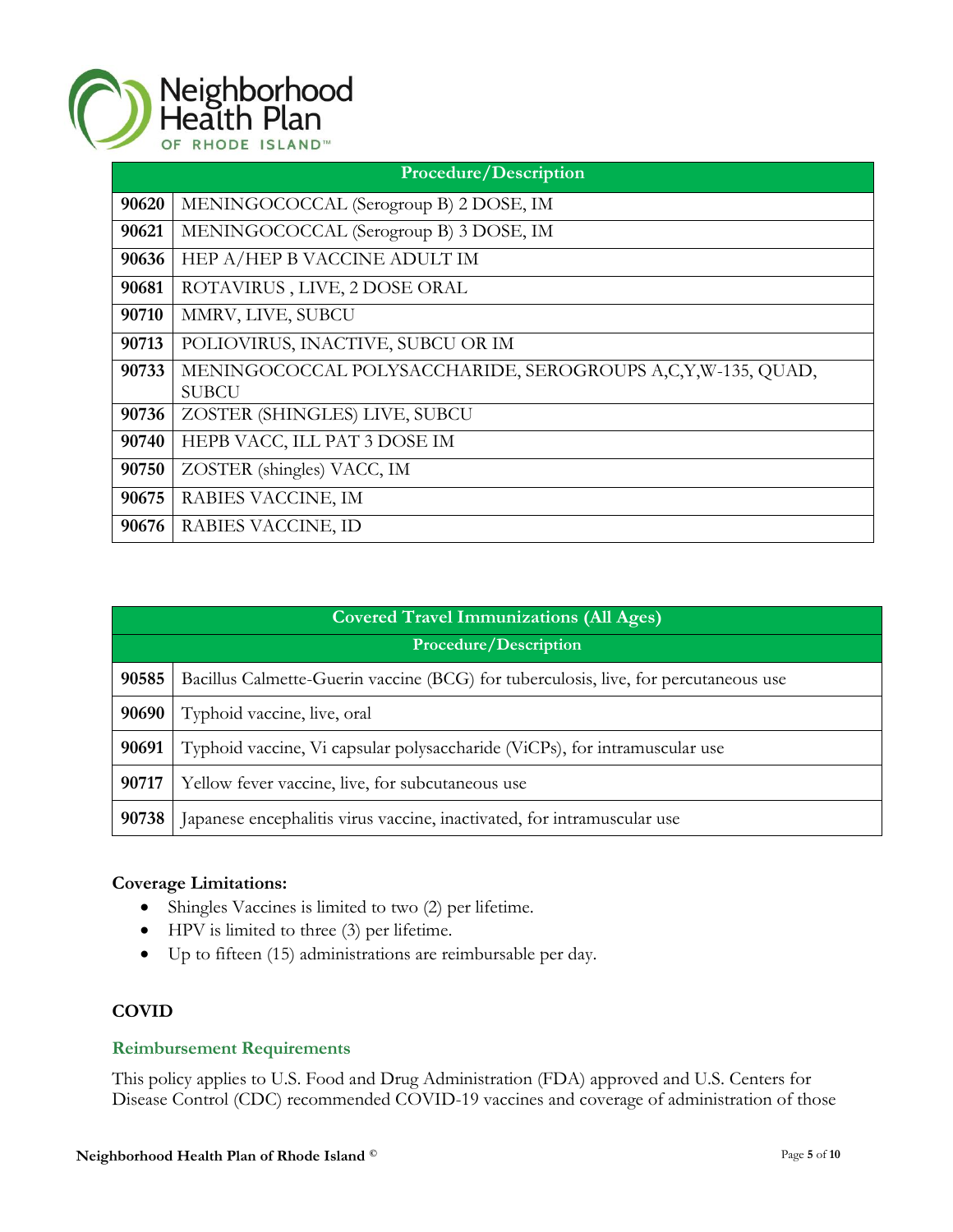

vaccines. This applies to vaccines meeting FDA guidelines. This includes vaccines approved through Emergency Use Authorization process. This policy applies to vaccines and administrations through the Rhode Island COVID-19 State of Emergency.

# **Medicaid and Commercial**

Vaccine codes will not be reimbursed at this time, as all vaccines will be provided at no cost to providers through the federal government. Neighborhood is requiring that providers continue to bill vaccine CPT codes for the purposes of data collection.

Vaccine administration codes will be covered and separately reimbursed according to the codes identified in this policy.

Please reference Children's Care Payment Policy for information on COVID Vaccine Counseling.

# **INTEGRITY**

Per Centers for Medicare and Medicaid (CMS), providers are to bill Original Medicare for both the vaccine and the administration services for all services provided in 2020 and 2021<sup>1</sup>. Providers should not bill Neighborhood for any Integrity members. If a claim is sent to Neighborhood, it will be denied.

**Effective January 1, 2022** Vaccine codes will not be reimbursed, as all vaccines will be provided at no cost to providers through the federal government. Neighborhood is requiring that providers continue to bill vaccine CPT codes for the purposes of data collection.

Vaccine administration codes will be covered and separately reimbursed according to the codes identified in this policy.

| <b>CPT</b> Code | <b>Description</b>                                                                                                                                                                                                                                                                                                  |
|-----------------|---------------------------------------------------------------------------------------------------------------------------------------------------------------------------------------------------------------------------------------------------------------------------------------------------------------------|
| 91300           | Severe acute respiratory syndrome coronavirus 2 (SARS-CoV-2)<br>(Coronavirus disease [COVID-19]) vaccine, mRNA-LNP, spike protein,<br>preservative free, 30 mcg/0.3mL dosage, diluent reconstituted, for<br>intramuscular use.<br>Pfizer-BioNTech COVID-19 Vaccine                                                  |
| 0001A           | Immunization administration by intramuscular injection of severe acute<br>respiratory syndrome coronavirus 2 (SARS-CoV-2) (Coronavirus disease<br>[COVID-19]) vaccine, mRNA-LNP, spike protein, preservative free, 30<br>mcg/0.3mL dosage, diluent reconstituted; first dose<br>Pfizer-BioNTech COVID-19 First Dose |
| 0002A           | Immunization administration by intramuscular injection of severe acute<br>respiratory syndrome coronavirus 2 (SARS-CoV-2) (Coronavirus disease                                                                                                                                                                      |

# **The below table represents COVID vaccines and administration codes.**

l

<sup>1</sup> <https://www.cms.gov/medicare/covid-19/medicare-billing-covid-19-vaccine-shot-administration>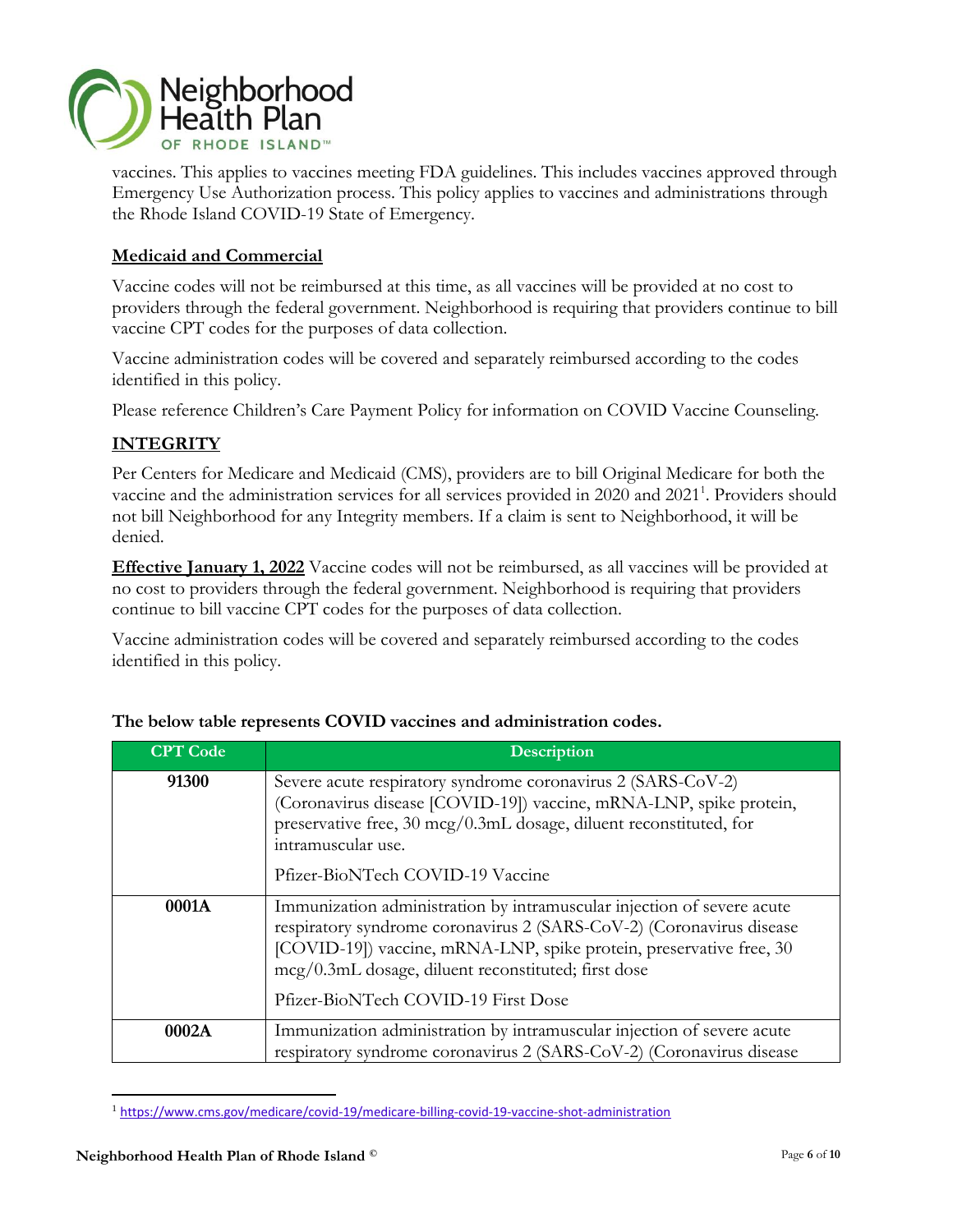

|       | [COVID-19]) vaccine, mRNA-LNP, spike protein, preservative free, 30<br>mcg/0.3mL dosage, diluent reconstituted; second dose                                                                                                                                                                                 |
|-------|-------------------------------------------------------------------------------------------------------------------------------------------------------------------------------------------------------------------------------------------------------------------------------------------------------------|
|       | Pfizer-BioNTech COVID-19 Second Dose                                                                                                                                                                                                                                                                        |
| 0003A | Immunization administration by intramuscular injection of severe acute<br>respiratory syndrome coronavirus 2 (SARS-CoV-2) (coronavirus disease<br>[COVID-19]) vaccine, mRNA-LNP, spike protein, preservative free, 30<br>mcg/0.3 mL dosage, diluent reconstituted; third dose                               |
|       | Pfizer-BioNTech COVID-19 Third Dose                                                                                                                                                                                                                                                                         |
| 0004A | Immunization administration by intramuscular injection of severe acute<br>respiratory syndrome coronavirus 2 (SARS-CoV-2) (coronavirus disease<br>[COVID-19]) vaccine, mRNA-LNP, spike protein, preservative free, 30<br>mcg/0.3 mL dosage, diluent reconstituted; Booster                                  |
|       | Pfizer-BioNTech COVID-19 Booster                                                                                                                                                                                                                                                                            |
| 91307 | Severe acute respiratory syndrome coronavirus 2 (SARS-CoV-2)<br>(coronavirus disease [COVID-19]) vaccine, mRNA-LNP, spike protein,<br>preservative free, 10 mcg/0.2 mL dosage, diluent reconstituted, tris-sucrose<br>formulation, for intramuscular use                                                    |
|       | Pfizer-BioNTech COVID-19 Vaccine                                                                                                                                                                                                                                                                            |
| 0071A | Immunization administration by intramuscular injection of severe acute<br>respiratory syndrome coronavirus 2 (SARS-CoV-2) (coronavirus disease<br>[COVID-19]) vaccine, mRNA-LNP, spike protein, preservative free, 10<br>mcg/0.2 mL dosage, diluent reconstituted, tris-sucrose formulation; first<br>dose  |
|       | Pfizer-BioNTech COVID-19 First Dose                                                                                                                                                                                                                                                                         |
| 0072A | Immunization administration by intramuscular injection of severe acute<br>respiratory syndrome coronavirus 2 (SARS-CoV-2) (coronavirus disease<br>[COVID-19]) vaccine, mRNA-LNP, spike protein, preservative free, 10<br>mcg/0.2 mL dosage, diluent reconstituted, tris-sucrose formulation; second<br>dose |
|       | Pfizer-BioNTech COVID-19 Second Dose                                                                                                                                                                                                                                                                        |
| 91301 | Severe acute respiratory syndrome coronavirus 2 (SARS-CoV-2)<br>(Coronavirus disease [COVID-19]) vaccine, mRNA-LNP, spike protein,<br>preservative free, 100 mcg/0.5mL dosage, for intramuscular use                                                                                                        |
|       | Moderna COVID-19 Vaccine                                                                                                                                                                                                                                                                                    |
| 0011A | Immunization administration by intramuscular injection of severe acute<br>respiratory syndrome coronavirus 2 (SARS-CoV-2) (Coronavirus disease<br>[COVID-19]) vaccine, mRNA-LNP, spike protein, preservative free, 100<br>$mcg/0.5mL$ dosage; first dose                                                    |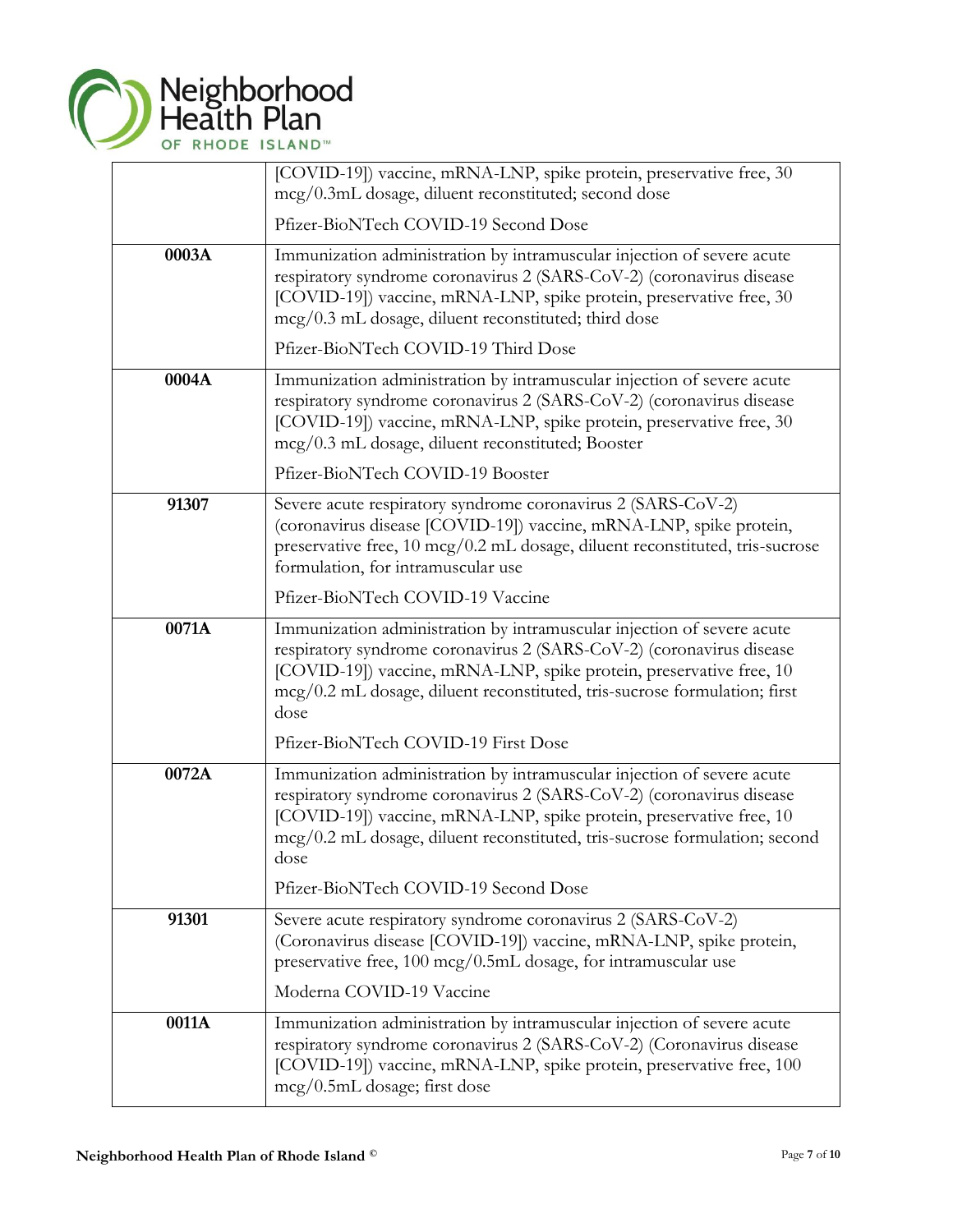

|       | Moderna COVID-19 First Dose                                                                                                                                                                                                                                                                                     |
|-------|-----------------------------------------------------------------------------------------------------------------------------------------------------------------------------------------------------------------------------------------------------------------------------------------------------------------|
| 0012A | Immunization administration by intramuscular injection of severe acute<br>respiratory syndrome coronavirus 2 (SARS-CoV-2) (Coronavirus disease<br>[COVID-19]) vaccine, mRNA-LNP, spike protein, preservative free, 100<br>$mcg/0.5mL$ dosage; second dose                                                       |
|       | Moderna COVID-19 Second Dose                                                                                                                                                                                                                                                                                    |
| 0013A | Immunization administration by intramuscular injection of severe acute<br>respiratory syndrome coronavirus 2 (SARS-CoV-2) (coronavirus disease<br>[COVID-19]) vaccine, mRNA-LNP, spike protein, preservative free, 100<br>$mcg/0.5$ mL dosage; third dose                                                       |
|       | Moderna COVID-19 Third Dose                                                                                                                                                                                                                                                                                     |
| 91306 | Severe acute respiratory syndrome coronavirus 2 (SARS-CoV-2)<br>(coronavirus disease [COVID-19]) vaccine, mRNA-LNP, spike protein,<br>preservative free, 50 mcg/0.25 mL dosage, for intramuscular use                                                                                                           |
|       | Moderna COVID-19 Booster Vaccine                                                                                                                                                                                                                                                                                |
| 0064A | Immunization administration by intramuscular injection of severe acute<br>respiratory syndrome coronavirus 2 (SARS-CoV-2) (coronavirus disease<br>[COVID-19]) vaccine, mRNA-LNP, spike protein, preservative free, 50<br>mcg/0.25 mL dosage, booster dose                                                       |
|       | Moderna COVID-19 Booster Dose                                                                                                                                                                                                                                                                                   |
| 91303 | Severe acute respiratory syndrome coronavirus 2 (SARS-CoV-2)<br>(coronavirus disease [COVID-19]) vaccine, DNA, spike protein, adenovirus<br>type 26 (Ad26) vector, preservative free, 5x1010 viral particles/0.5mL<br>dosage, for intramuscular use                                                             |
|       | Johnson & Johnson COVID-19 Vaccine                                                                                                                                                                                                                                                                              |
| 0031A | Immunization administration by intramuscular injection of severe acute<br>respiratory syndrome coronavirus 2 (SARS-CoV-2) (coronavirus disease<br>[COVID-19]) vaccine, DNA, spike protein, adenovirus type 26 (Ad26)<br>vector, preservative free, 5x10 <sup>10</sup> viral particles/0.5mL dosage, single dose |
|       | Johnson & Johnson Administration                                                                                                                                                                                                                                                                                |
| 0034A | Immunization administration by intramuscular injection of severe acute<br>respiratory syndrome coronavirus 2 (SARS-CoV-2) (coronavirus disease<br>[COVID-19]) vaccine, DNA, spike protein, adenovirus type 26 (Ad26)<br>vector, preservative free, $5x10^{10}$ viral particles/0.5 mL dosage; booster dose      |
|       | Johnson & Johnson Booster Dose                                                                                                                                                                                                                                                                                  |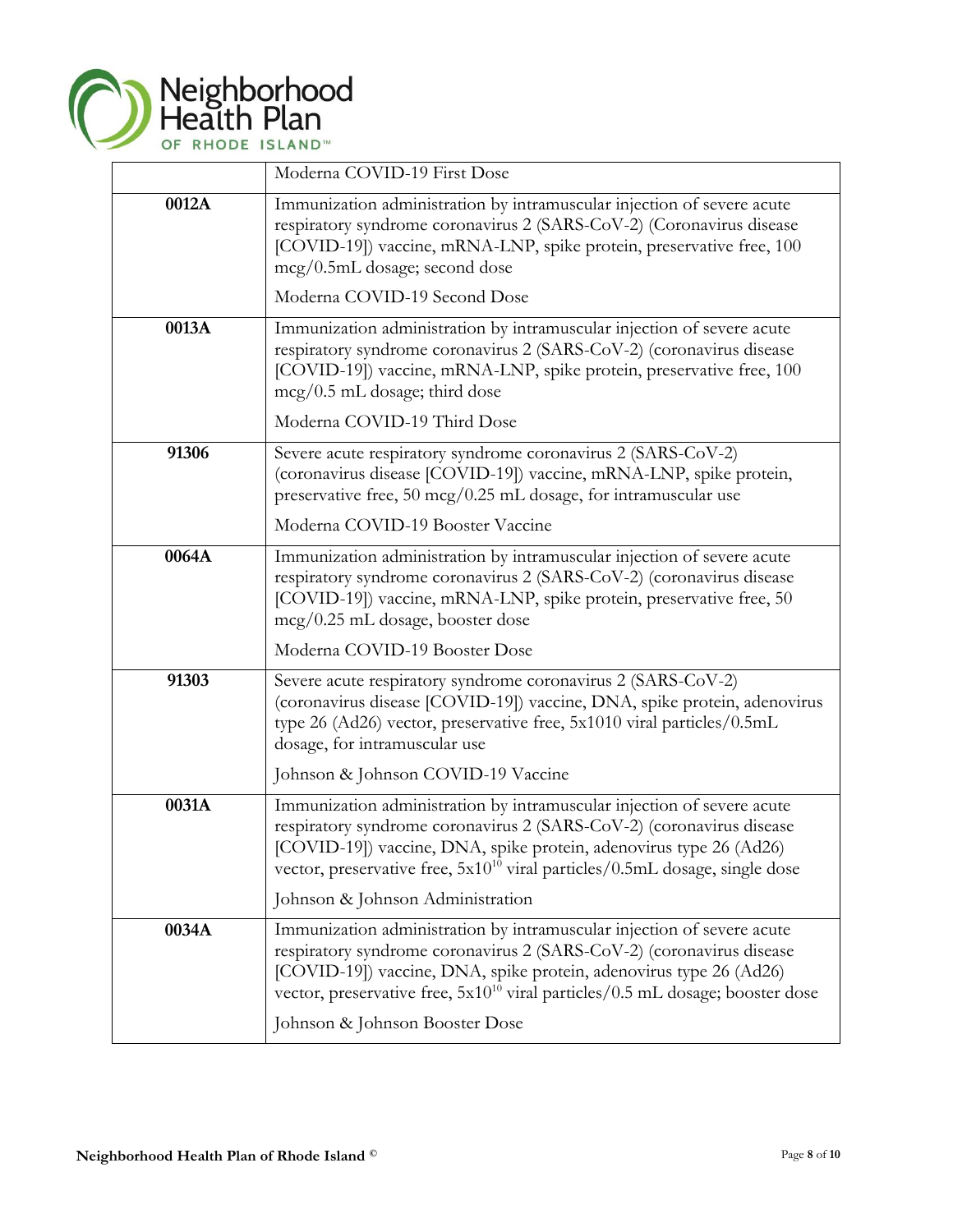

#### **Claim Submission**

Billable services are subject to contractual agreements, when applicable. Providers are required to submit complete claims for payment within contractually determined timely filing guidelines.

Adjustments, corrections, and reconsiderations must include the [required forms.](https://www.nhpri.org/providers/provider-resources/Forms/) All submissions must be in compliance with National Claims Standards.

Coding must meet standards defined by the American Medical Association's Current Procedural Terminology Editorial Panel's (CPT®) codebook, the International Statistical Classification of Diseases and Related Health Problems, 10th revision, Clinical Modification (ICD-10-CM), and the Healthcare Common Procedure Coding System (HCPCS) Level II.

Vaccine codes must be billed to NHPRI along with the appropriate administration codes for reimbursement. Administration codes submitted without the corresponding vaccine code will result in denial.

#### **Documentation Requirements**

Neighborhood reserves the right to request medical records for any service billed. Documentation in the medical record must support the service(s) billed as well as the medical necessity of the service(s). Neighborhood follows CMS standards for proper documentation requirements.

#### **Member Responsibility**

**Commercial** plans include cost sharing provisions for coinsurance, copays, and deductibles. Members may have out of pocket expenses based on individual plan selection and utilization. Please review cost sharing obligations or contact Member Services prior to finalizing member charges.

# **Coding**

#### **Non-COVID related administration coding (All Lines of Business)**

| <b>Procedure/Description</b> |                                                                                                                                                                                 |
|------------------------------|---------------------------------------------------------------------------------------------------------------------------------------------------------------------------------|
| 90460                        | Immunization administration through 18 years of age via any route of administration,<br>with counseling by physician or other qualified health care professional; first or only |
|                              | component of each vaccine or toxoid administered                                                                                                                                |
| 90461                        | Immunization administration through 18 years of age via any route of administration,                                                                                            |
|                              | with counseling by physician or other qualified health care professional; each additional                                                                                       |
|                              | vaccine or toxoid component administered (List separately in addition to code for                                                                                               |
|                              | primary procedure)                                                                                                                                                              |
| 90471                        | Immunization administration (includes percutaneous, intradermal, subcutaneous, or                                                                                               |
|                              | intramuscular injections); 1 vaccine (single or combination vaccine/toxoid)                                                                                                     |
| 90472                        | Immunization administration (includes percutaneous, intradermal, subcutaneous, or                                                                                               |
|                              | intramuscular injections); each additional vaccine (single or combination                                                                                                       |
|                              | vaccine/toxoid) (List separately in addition to code for primary procedure)                                                                                                     |